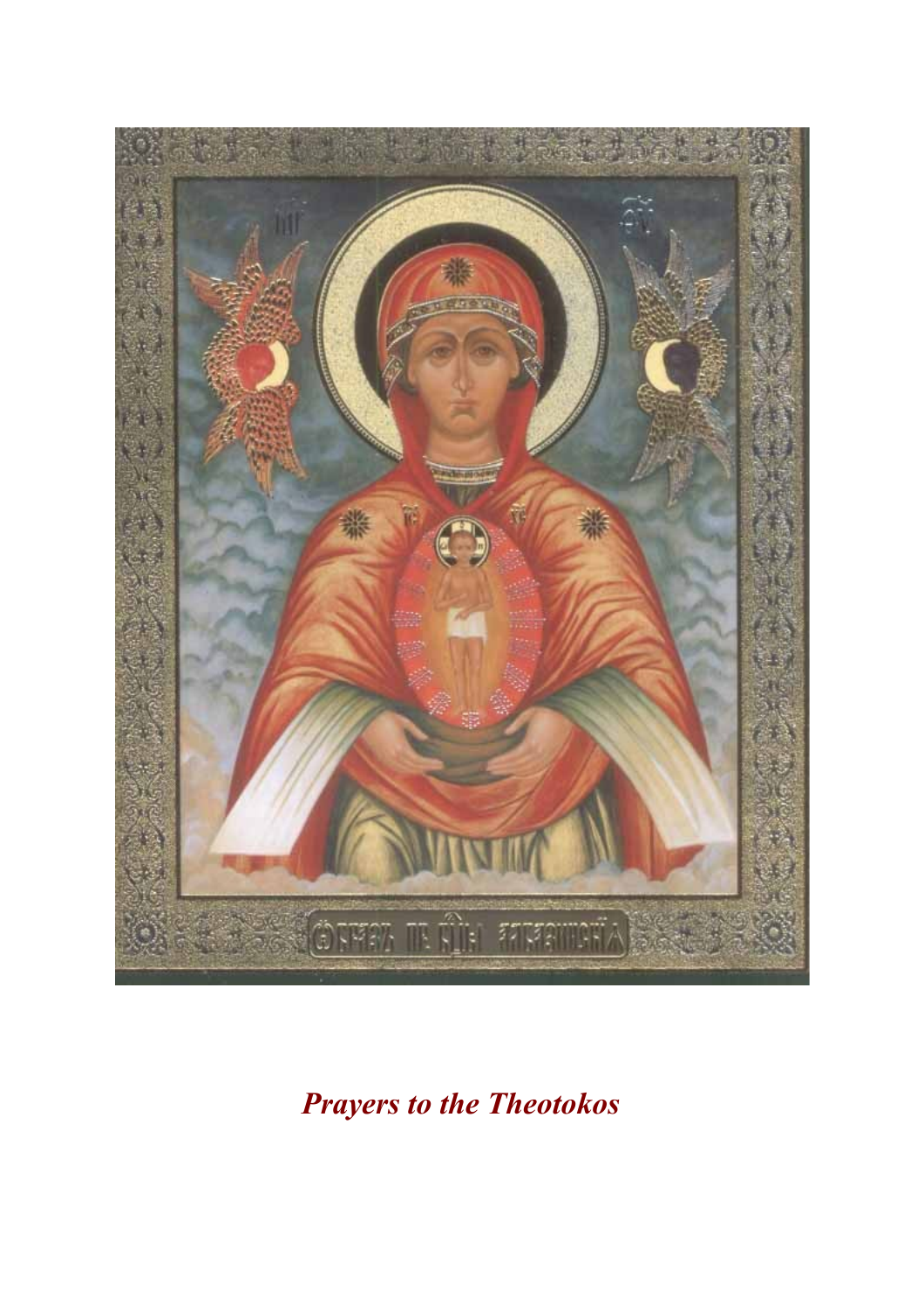

# *Prayers to the Theotokos*

It is truly meet to bless thee, O Theotokos, who art ever blessed and all-blamelesss, and the mother of our God. More honorable than the Cherubim, and more glorious beyond compare than the Seraphim, thou who without stain barest God the Word, and art truly Theotokos: we magnify thee.

"Forasmuch as thou art a well-spring of tenderness, O Theotokos, make us worthy of compassion; Look upon a sinful people; Manifest thy power as ever, for hoping on thee we cry aloud unto thee: Hail! as once did Gabriel, Chief Captain of the Bodiless Powers."

"O holy Lady, do not entrust me to human protection, but accept the prayers of thy supplicant. I am fettered by sorrow and unable to endure the demon's darts. I have no shelter, nor place to run, I am wretched. My enemies are on every side, And I have no consolation but in thee. Mistress of creation, protection and hope of the faithful, Do not turn away when I pray to thee; do that which will profit me."

"Blessed Queen of the universe, thou knowest that we sinners have no intimacy with God whom thou hast borne. But, putting our trust in thee, through thy mediation we thy servants prostrate ourselves before the Lord: for thou canst freely approach Him since He is thy son and our God. Thus I, too, unworthy believer that I am, entreat thee, holy Queen, that I may be allowed to perceive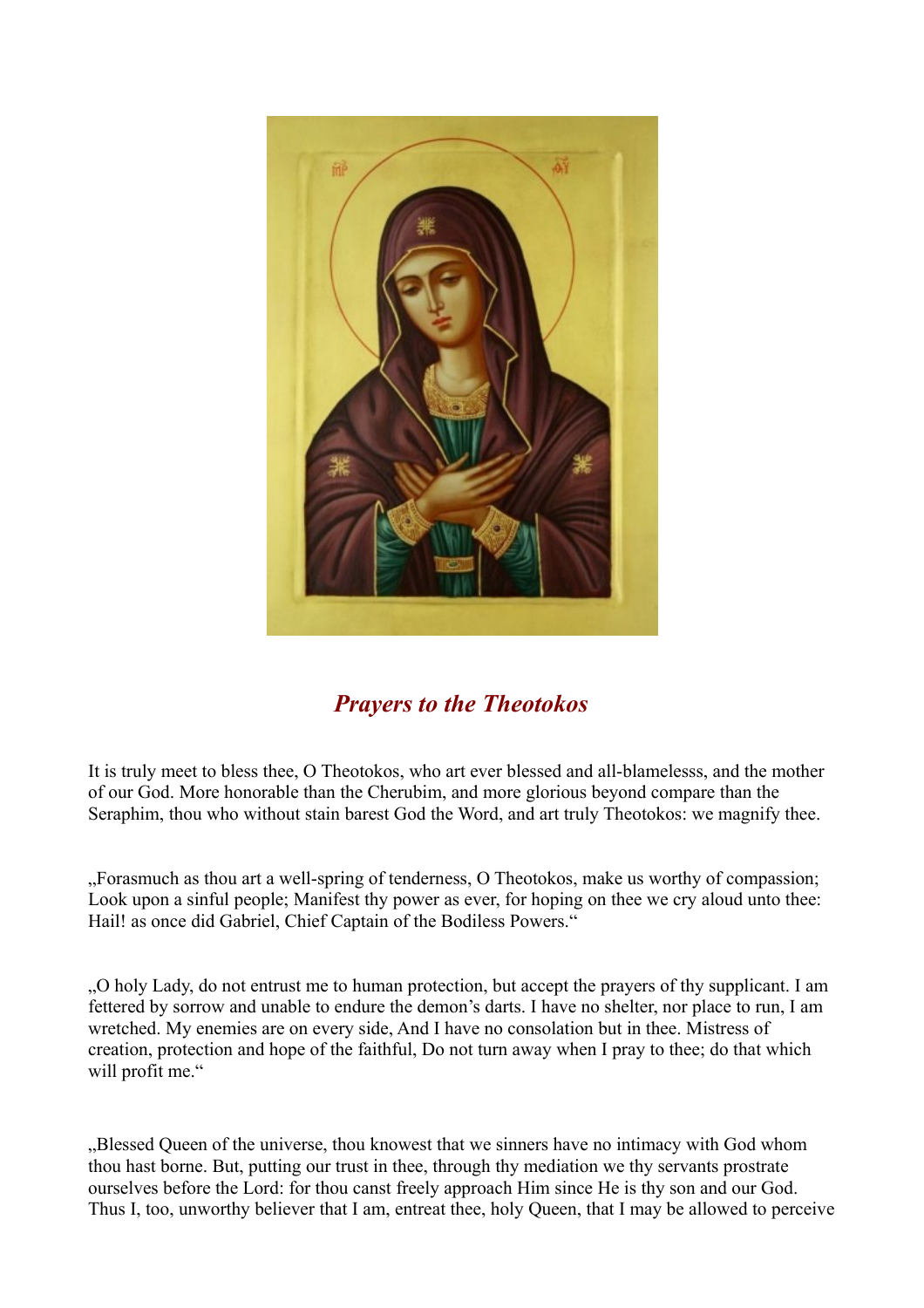the gifts of grace bestowed on thee and on the other saints, and to understand how thou dost display so many virtues. Simply thy giving birth to the Son of God shows that thou excellest all other beings. For He Who, as creator of all, knows all things before they come into existence, found thy womb worthy of His indwelling." *(St. Peter of Damascus)*



*Prayers to the Most Holy Theotokos for Every Day of the Week*

*By Schema-hieromonk St. Nilus of Sora Skete (†1870)*

## **Sunday**

All-merciful Virgin Theotokos, Mother of compassions and love for mankind, my most beloved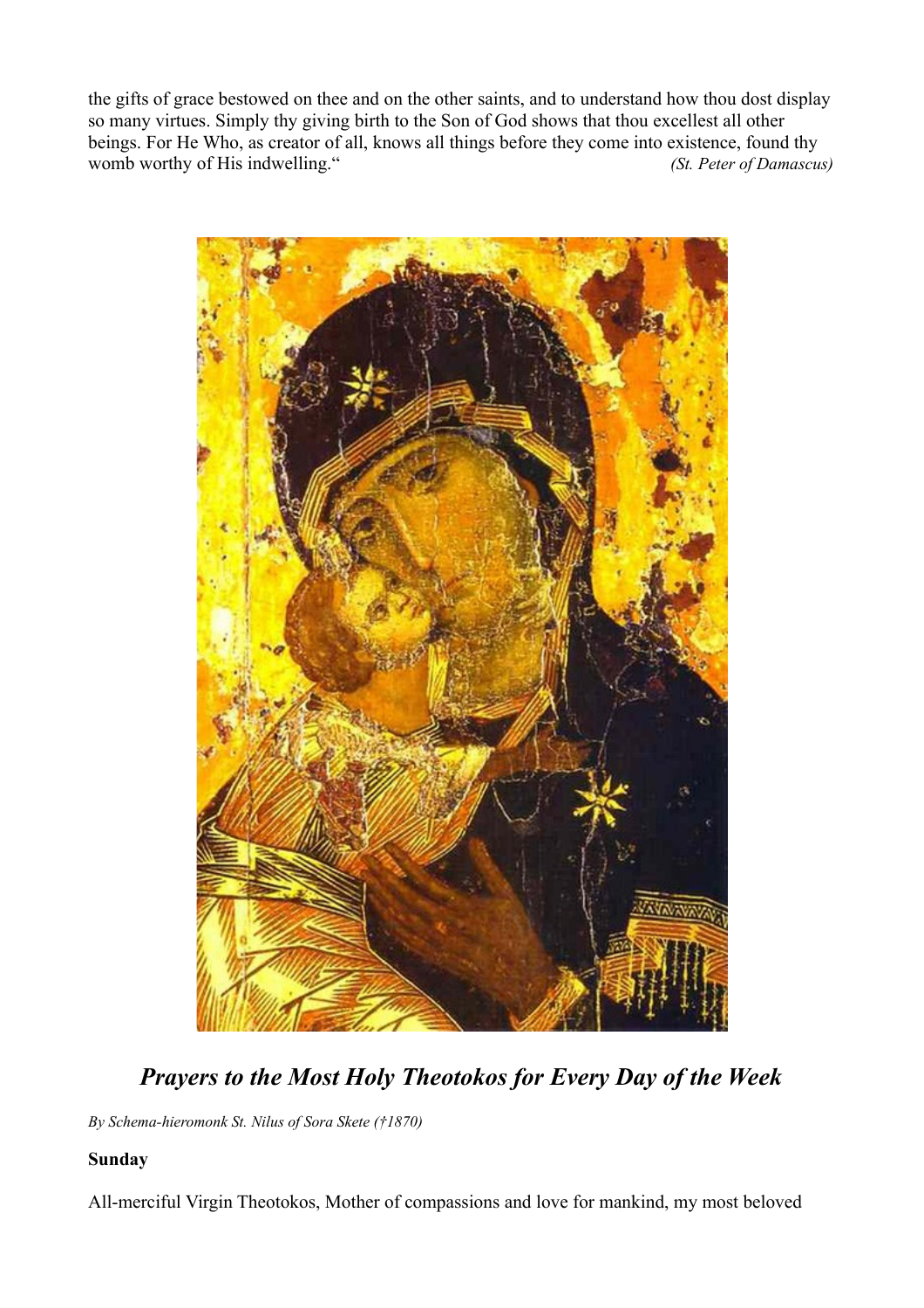hope and aspiration! 0 Mother of the most sweet and most desired Savior. Who exceedeth every love, Jesus Christ, the Lover of mankind and my God, the Light of my darkened soul! I, the exceeding sinful and hopeless one, fall down before thee, to thee I make my prayer, 0 well-spring of compassion, Virgin Mary, who didst bear the Abyss of compassion and Depth of mercies and love for mankind: Have mercy on me, have mercy on me, I painfully cry to thee; have mercy on me who am all in wounds, who have fallen among brutish thieves and who am, alas!, stripped naked of the garment in which the Father clothed me. Wherefore I lie stripped of every good deed, my wounds stinking and festering before my madness. My Mistress, Theotokos, look down on me, I humbly pray thee, with thy merciful eye and despise me not, who am all in darkness, all in filth, all immersed in the mire of passions, terribly fallen and unable to stand. Do thou take pity on me and grant me a helping hand, lift me up out of sinful depths, 0 my Joy! Deliver me from them that surround me; make thy face to shine upon thy servant; save the perishing, cleanse the filthy, raise up the terrible fallen: for thou canst do all things, as thou art the Mother of God Almighty. Pour forth on me the oil of thy compassion and grant me to overflow the wine of compunction, for I have acquired thee as truly the only hope in my life; turn thou not away from me who flee to thee, but behold my grief, 0 Virgin, and the longing of my soul and accept this prayer and save me, 0 thou the Mediatress of my salvation. Amen.

## **Monday**

From polluted lips accept thou a prayer, 0 unblemished, pure and most- pure Virgin Theotokos, and despise not my words, 0 my Joy, but look down on me and have pity, 0 Mother of my Maker. During my lifetime do thou not abandon me, for thou knowest, 0 Mistress, that I place all my hope on thee and all mine aspiring is alter thee. Wherefore, at the time also of my death, stand thou before me, 0 my helper, and be not then ashamed of me. For I know, 0 Virgin, that I am guilty of many sins, and I, the wretched one, tremble, contemplating that hour. But thou, my Joy, reveal unto me then thy presence, work thy mercy marvelously upon me, 0 Mediatress of my salvation. Rescue me, 0 Mistress, from the cruelty of the demons, and from the fearsome and terrible trial of the spirits of the air, and deliver me from their malice, and transform all that grief and sorrow into joy by thine enlightenment and grant me to pass unharmed through the principalities and powers of darkness and to attain to worship at the throne of glory before Christ our God Who sitteth there with His Beginningless Father and All-Holy Spirit. Amen.

#### **Tuesday**

0 My most holy Mistress, the Theotokos, who art far more honorable than the angels and archangels, cherubim and seraphim, and far more holy than all the saints, 0 Virgin Mother of God! Save me, thy humble and sinful servant, for thou knowest, all-merciful Lady, that, alter God, I place all my hope in thee, and that I have no other refuge of salvation but thee, 0 all-good one. Thou art my strength, 0 Mistress, thou art my power, thou my rejoicing in sorrows, thou my haven in temptations, thou my correction in falls, thou also mine all-hoped for salvation, 0 Mother of my Lord and Maker! Help me, who sail upon the depths of this life, terribly beset and endangered by drowning in sin. Grant me a helping hand, my helper, and deliver me from the mire of the deep, that I not sink down into the abyss of despair: for the storm of sins and passions hath risen against me and the waves of transgressions overwhelm me. But do thou, 0 compassionate Mother, thou haven of passionlessness, direct and save me, 0 hope of the hopeless and mediatress of my salvation. Amen.

#### **Wednesday**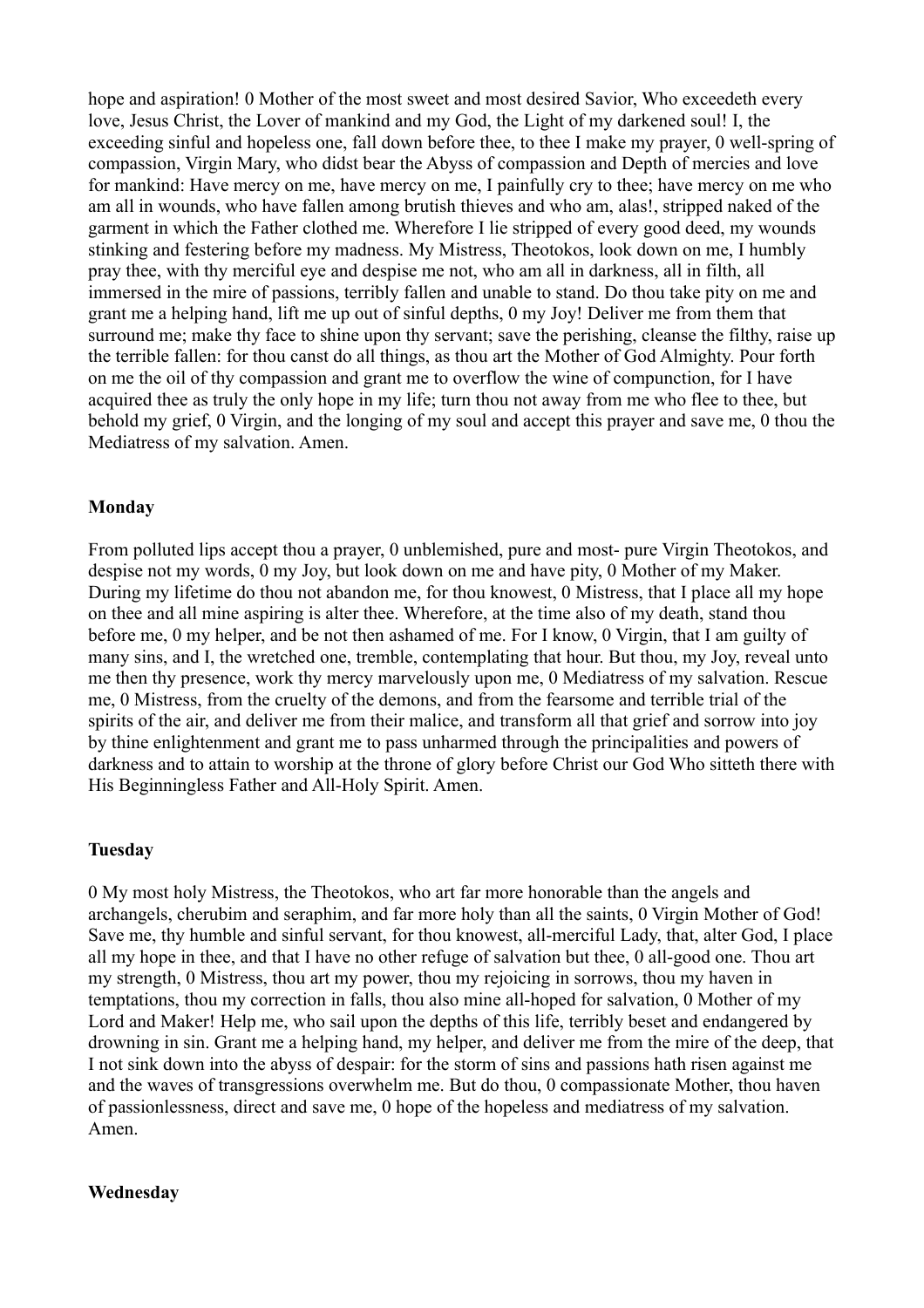0 Theotokos, thou art my hope, thou art a wall and haven of good hope and a refuge of salvation for me who am exhausted by the presence of passions! Save me from all mine enemies that persecute my soul and hunt for it with various temptations; for on the way wherein I walk they have hidden many snares for me, many scandals, many hardships, many deceptions, and many afflictions of soul and body snare me into sinful falls and I, the wretched one, have already fallen into the traps of the enemy and am bound and held by them; and what shall I do, I the despairing one? I know not! For if I seek to repeat, I am held by lack of feelings and hardness of heart and a single tear! Alas for my cursed state! Alas for my deprivation! Alas for my poverty! To whom then, can I turn, I the guilty one? Only to thee, the compassionate Mother of our Lord and Savior, the hope of the hopeless, the wall and protection of them that flee unto thee! Turn not away from me who am filthy: I have thee as the only consolation in my life, 0 Virgin Mary Theotokos, and to thee alone in every need do I flee with boldness; do not abandon me, then, in this life and at the hour of my death come thou to mine aid, 0 my helper, that all mine enemies may behold thee and be put to shame, being conquered by thee, 0 Mistress, Mediatress of my salvation. Amen.

### **Thursday**

Who can worthily bless thee, All-holy Virgin; what lips are capable of hymning thy majesty which surpasseth all conceiving? Most glorious are all the mysteries fulfilled in thee, 0 Theotokos, loftier than thought and word. At the beauty of thy virginity and thy most radiant purity the cherubim did marvel and the seraphim were struck with awe; for the miracle of the Childbirth without corruption neither human nor angelic tongue can tell. For from thee the Ageless and Only-begotten Son of God, God the Word, ineffiably took flesh, was born and lived among men; and thee, as His Mother, hath He greatly magnified, revealing thee as the Queen of all creation and for us the signal refuge of salvation. Wherefore, all that flee under thy protection, being assailed by various sorrows and afflictions, receive from thee consolation and healing in abundance and by thee are saved from dangers. For thou art truly the Mother of all that sorrow and are heavy laden, the joy of the grieving, the healer of the sick, the preserver of youths, the staff of old age, the glory of the righteous, the sinners' hope of salvation and guide to repentance; for thou dost ever help all with thy protection and dost intercede for all that flee to thee with faith and love, 0 thou all-good one. Do thou also help me who am in despair over my deeds, 0 fervent Mediatress for the Christian race: Intercede thou for me, that I not perish until the end in sins; for I have no other refuge and protection, but thee, the Mistress of my life: Abandon me not, despise me not, but by thy judgments that thou thyself dost know, do thou save me, for blessed art thou unto ages of ages. Amen.

#### **Friday**

To thee do I entrust my life for protection and, on thee, alter God, do I place all hope of my salvation, 0 Mistress and Virgin Theotokos. I, thy servant, pray thee, despise not me who have many sins, but behold my sorrow and my perplexity over them and grant me relief and consolation, that I not perish to the end. Stretch forth thy right hand, 0 pure one, lift me from the mire of my deeds and place me in the pure pasture of the commandments of Christ, my King and God, that I may ever act strengthened by Thee. Deliver me, 0 Lady, from my terrible sins and by thy motherly intercession before thy Son and God send me repentance unto salvation. Thou who didst show forth the ineffable Light, enlighten my spiritual darkness and the sinfullness which lieth there. 0 my Joy, deliver me from the invisible enemies that surround me; for my sins are many and they are heavy, my enemies are very fierce, death is near, my conscience doth accuse me, the fiery Gehenna doth Terrify me, the unsleeping worm, the gnashing of teeth, the outer darkness of Tartarus do bring me to trembling, for they seek to take me in because of my evil deeds. Woe is me! What shall I do then, and to whom